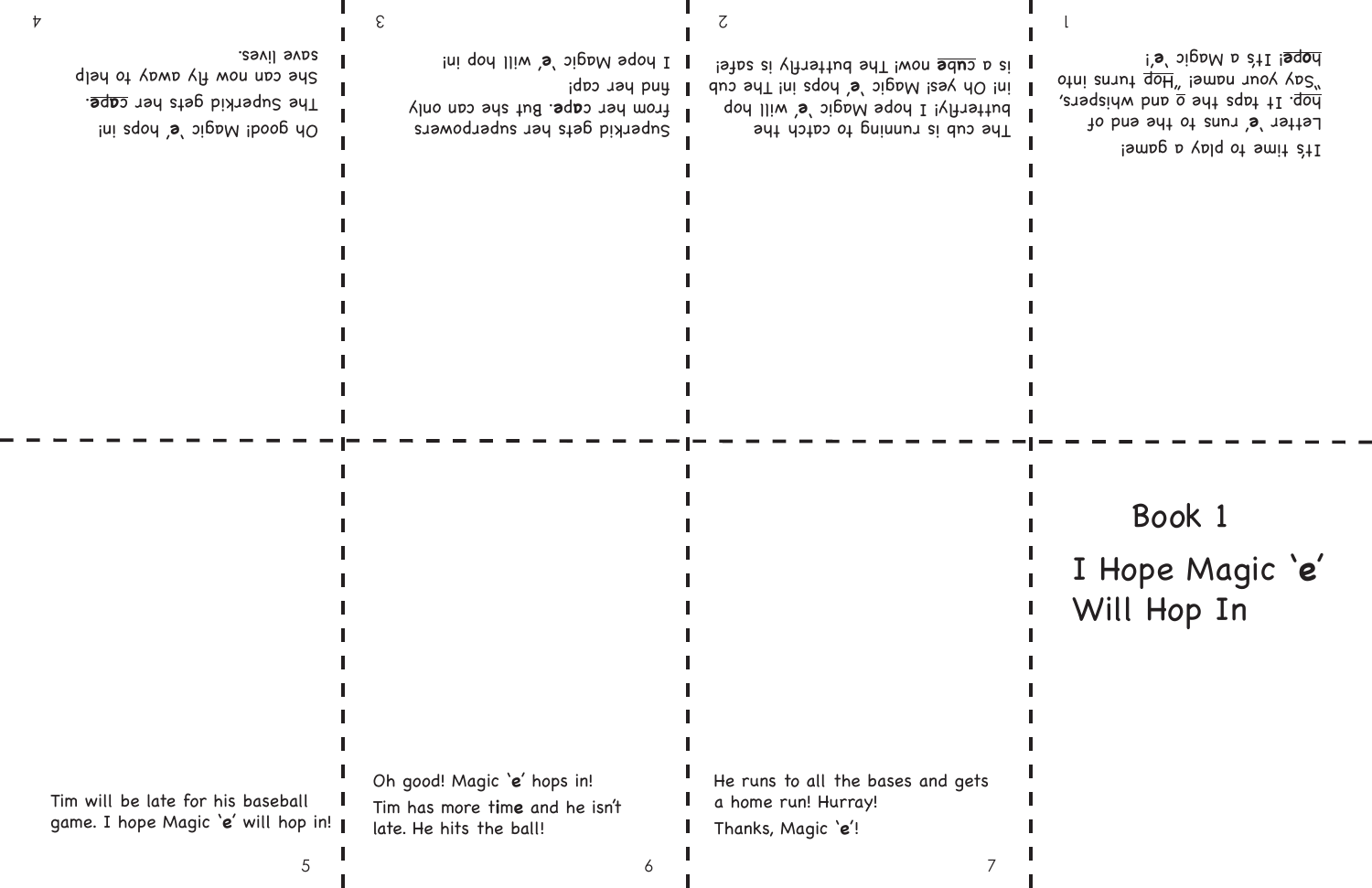Miss Lane's class is having a Magic 'e' Day at school. Miss Lane has made a big cake in the shape of letter e.

Jake and Jane want to make capes with Magic 'e' on them.

Dave and June want to make kites to use in the park.

They all vote on what to make. Five kids vote to make plates of nuts, five vote to make capes, and five vote to make kites.

Steve and Pete want to make plates of nuts for the birds.

5 7

#### Magic '**e**' Day At School Book 2

Miss Lane says, "Let's make capes and kites.

We can take bags of nuts outside, too."

They go outside and take bags of nuts with a hole in the bottom. The nuts fall from the holes while they run with their capes and their kites!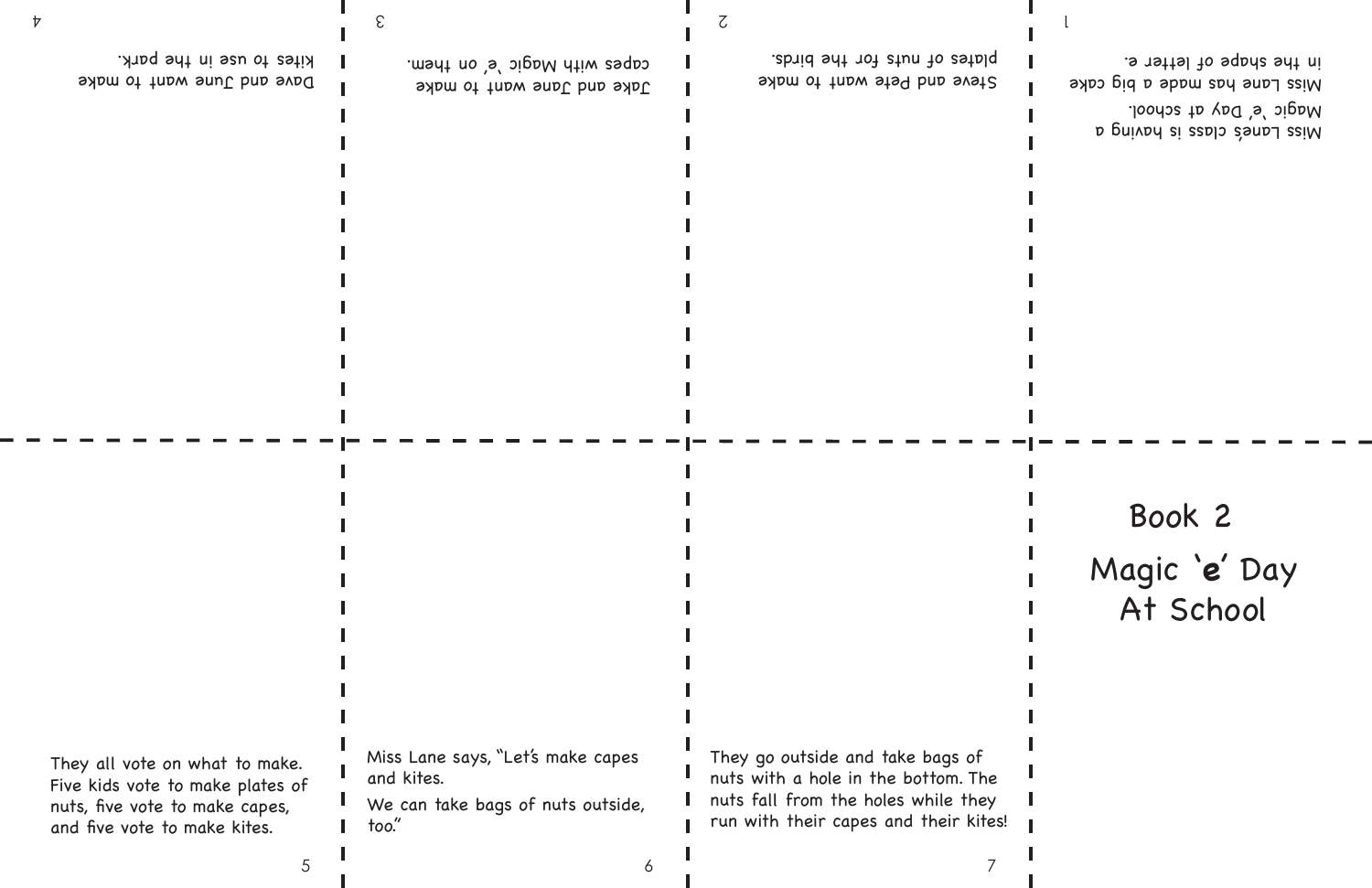Jake and his brother, Steve, wanted to make lunch for Mom. Steve looked at the clock and svad II's almoon teem as  $tT''$ , bias to rush!"

Steve made a salad. Jake asked,  $C$ an I make a cake?" Steve looked at the clock and said, "You'll have to rush and bake it

 $^{\prime\prime}$ Did you want some cake, Steve?" asked Jake. "Thanks!" said Steve.

before Mom arrives!"

Jake did rush. He mixed the batter into the cake pan, but he tripped as he turned around.

 $\sigma$  and  $\sigma$  2  $\sigma$  2  $\sigma$  2  $\sigma$  2  $\sigma$  2  $\sigma$  2  $\sigma$  2  $\sigma$  2  $\sigma$  2  $\sigma$  2  $\sigma$  2  $\sigma$  2  $\sigma$  2  $\sigma$  2  $\sigma$  2  $\sigma$  2  $\sigma$  2  $\sigma$  2  $\sigma$  2  $\sigma$  2  $\sigma$  2  $\sigma$  2  $\sigma$  2  $\sigma$  2  $\sigma$  2  $\sigma$  2  $\sigma$  2  $\sigma$  2  $\sigma$  2  $\sigma$  2  $\$ 

3

#### The Big Boys Make Lunch Book 3

The whole cake mix dripped all over Steve!

Jake looked at the clock. He said, "She'll be here soon! I'll have to rush!"

He ran to the store.

Jake got back with a cake just as Mom got off the bus with a picnic basket.

5 7

"Hello, Jake!" said Mom. "I have a picnic lunch for us. I didn't want you and Steve to rush!" Jake smiled.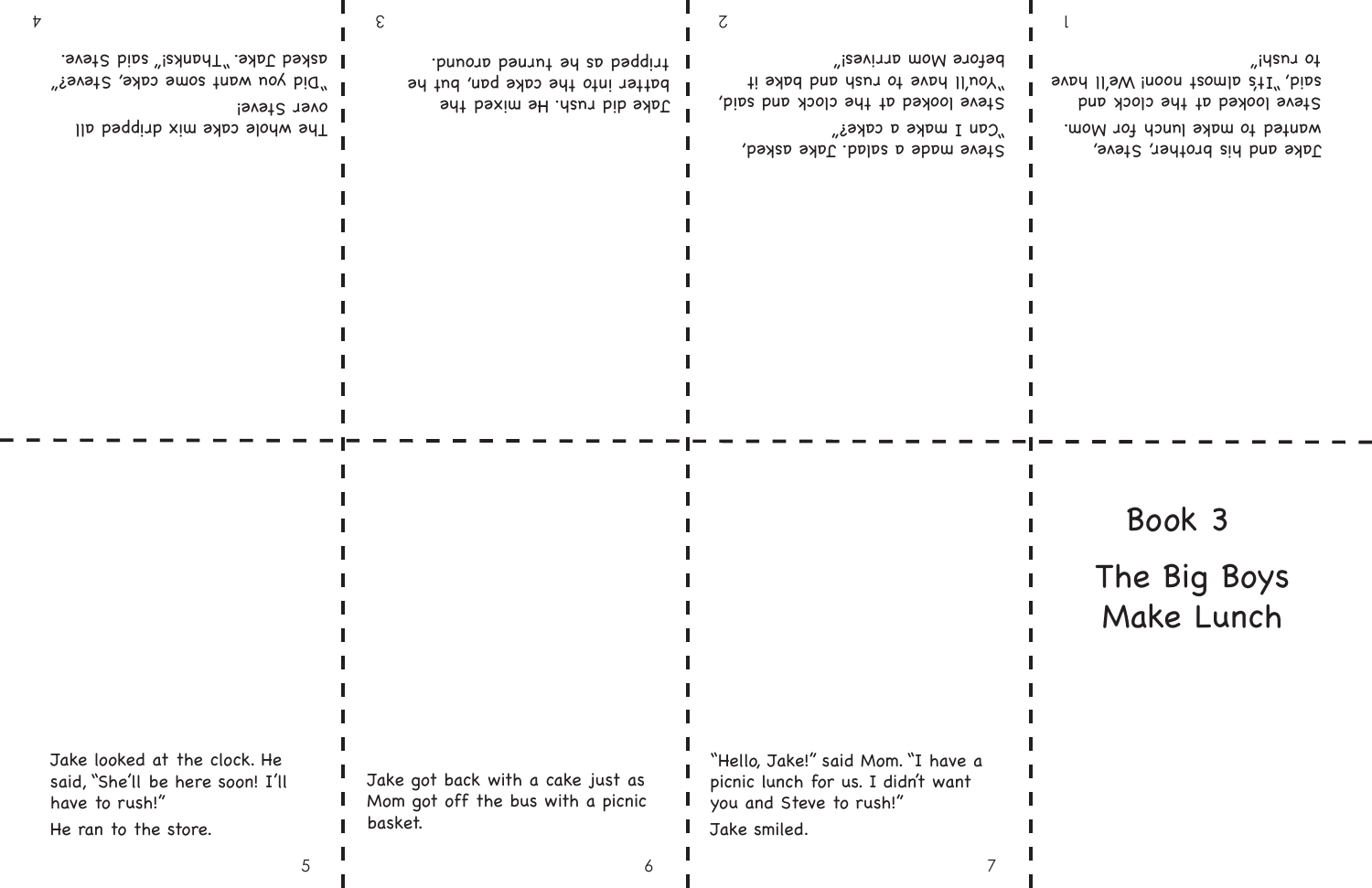Grace and Vince rode their

bikes to Jane's place.

They liked to play a lot of games together. One was named 'Hide the Dice'.

Jane was first. She closed her eyes and hut her hands over her face, while Grace and Vince hid the dice.

5 7

They called," "Hands off your face!" Then Jane started to look for the dice. If she was close, Grace l auq <sub>Vi</sub>nce saug dnickly.

> Hide the Dice Book 4

If she was not close, they sang

slowly.

words to a song.

It was funny to drag out the When Jane found it, Grace was next. She put her hands over her eyes while Vince and Jane hid the dice.

3

What can you hide? Where can you hide it?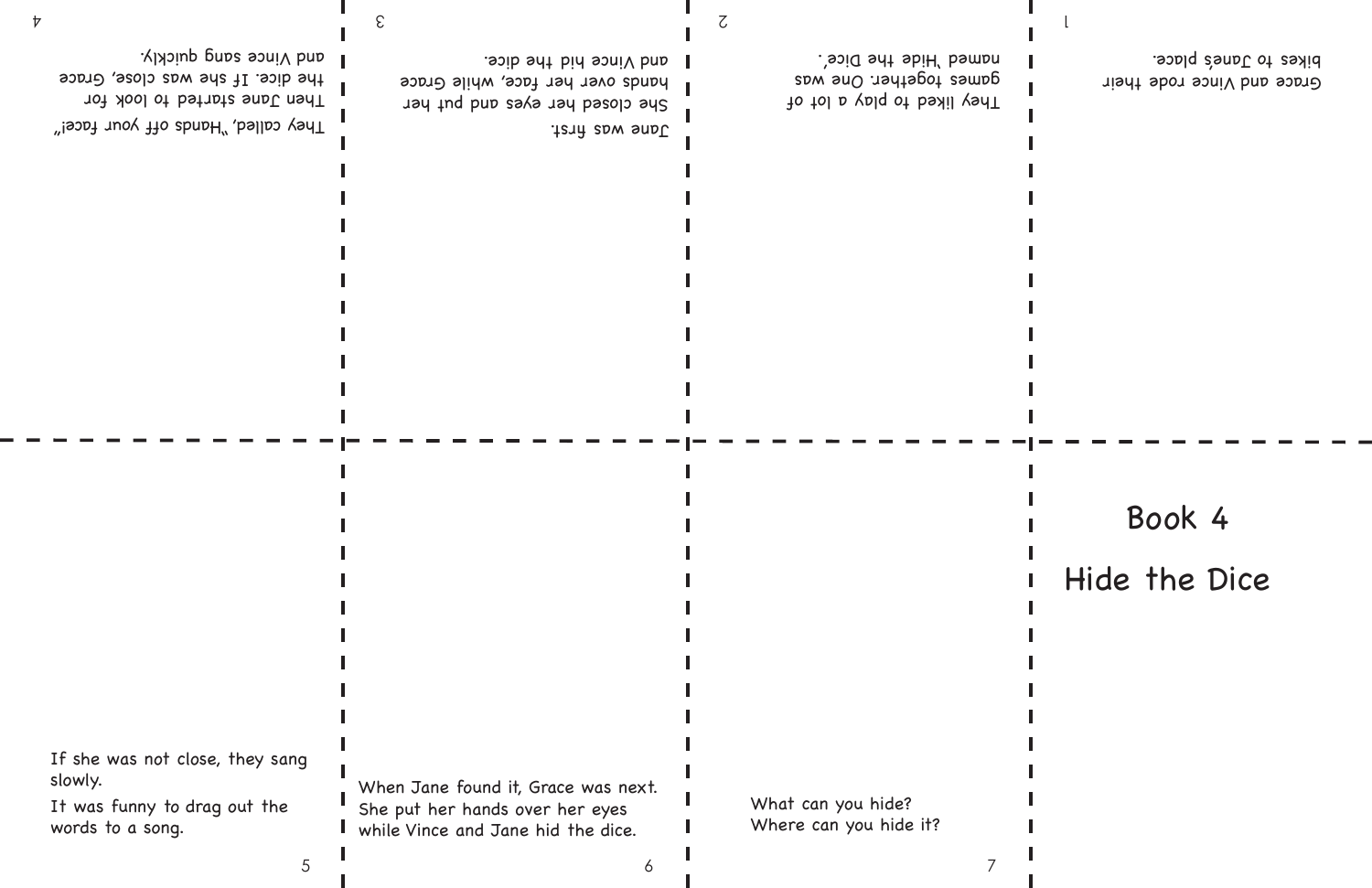Yabdtrid 20100 2ti tadt toprot I" today!" said Jake as he pulled the toy box off the shelf.

They put out the animals and an farm made of blocks, with paper fences and trees.

 $\sigma$  and  $\sigma$  2  $\sigma$  2  $\sigma$  2  $\sigma$  2  $\sigma$  2  $\sigma$  2  $\sigma$  2  $\sigma$  2  $\sigma$  2  $\sigma$  2  $\sigma$  2  $\sigma$  2  $\sigma$  2  $\sigma$  2  $\sigma$  2  $\sigma$  2  $\sigma$  2  $\sigma$  2  $\sigma$  2  $\sigma$  2  $\sigma$  2  $\sigma$  2  $\sigma$  2  $\sigma$  2  $\sigma$  2  $\sigma$  2  $\sigma$  2  $\sigma$  2  $\sigma$  2  $\sigma$  2  $\$ 

"Happy birthday to Jocko! Happy birthday to you!" Jake and Kate ran to their toy shelf. They saw their paper animals singing to Jocko, the white paper cat!

"Hmmm. We don't have a cake, so we'll make a paper one," said Kate.

They got their crayons and paper,

and made a great cake!

"Let's make him a cake to go with the song!" whispered Jake. **D** svah ot zad sake has to have a candle," said Kate.

**Birthcake!"** 

3

I "Hmmm. We don't have a candle,

so we'll use a crayon and stand that" added Jake."We can YadapH puis buo buos wau b aypw

> I Jake put on music. What a great paper cake! What a great party!

Then they used them as flags, hats,

### The Great Paper Cake Book 5

They took a block, put Jocko on top, and lay on their stomachs

beside the animals.

They sang "Happy Birthcake to Jocko" and helped him blow down the crayon.

Kate cut the cake into triangle shapes and passed them around.

The animals looked at the shapes and sat on them!

5 7

and capes.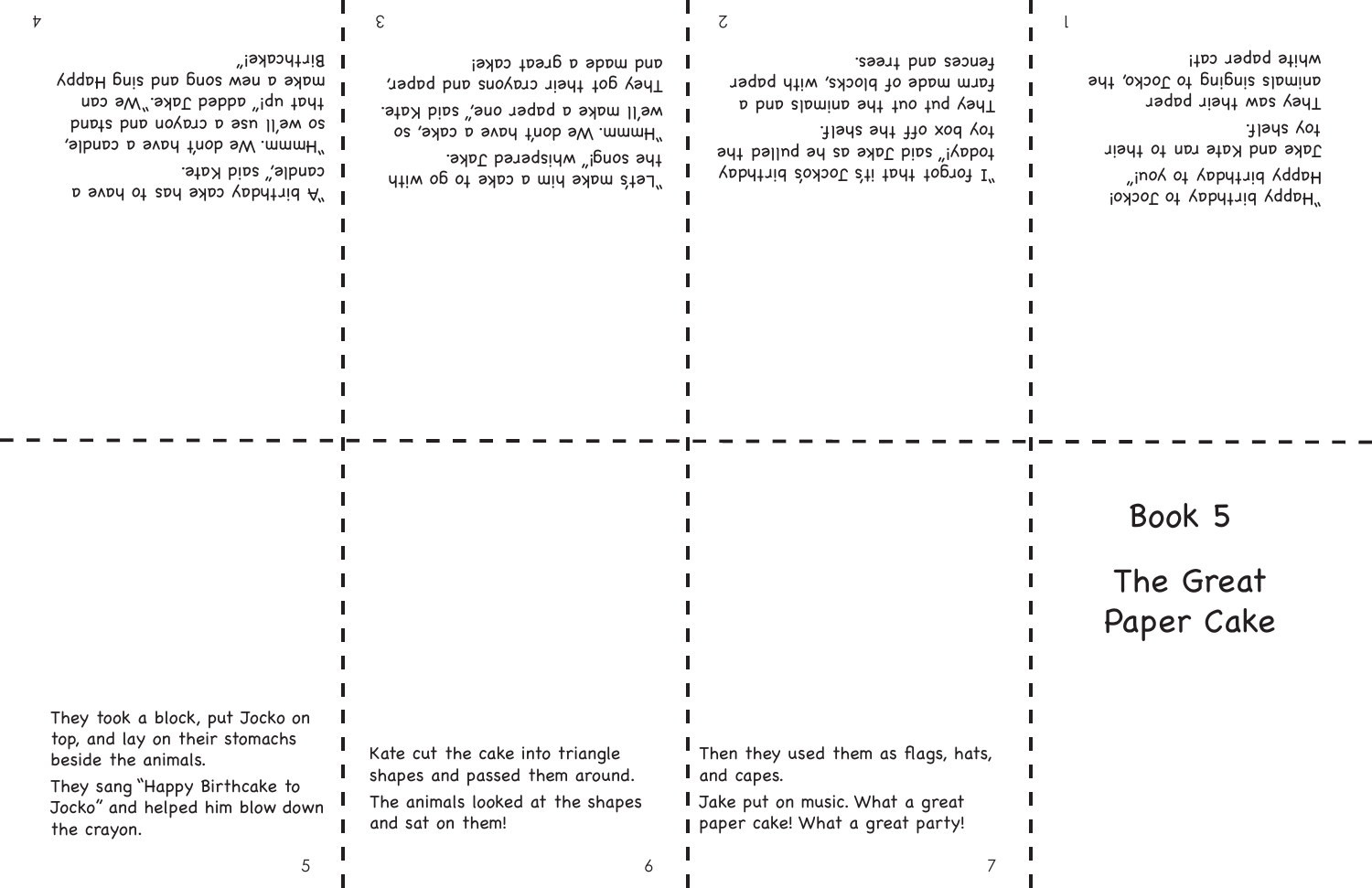D tuind ot tubw I" bine yound dot no sumup ayt buikpld kuunq of a train in the rain!"

After English came Art class. The name of the lesson was Paint a Pet! They all looked at the list on the board and smiled at each other. Gail said, "I want to paint a cat drinking tea with the queen!"

### They Wanted To Paint Book 6

Sally said, "I want to paint a bapy dog with a magic cape, so he fl ies me to a beach!"

 $\sigma$  and  $\sigma$  2  $\sigma$  2  $\sigma$  2  $\sigma$  2  $\sigma$  2  $\sigma$  2  $\sigma$  2  $\sigma$  2  $\sigma$  2  $\sigma$  2  $\sigma$  2  $\sigma$  2  $\sigma$  2  $\sigma$  2  $\sigma$  2  $\sigma$  2  $\sigma$  2  $\sigma$  2  $\sigma$  2  $\sigma$  2  $\sigma$  2  $\sigma$  2  $\sigma$  2  $\sigma$  2  $\sigma$  2  $\sigma$  2  $\sigma$  2  $\sigma$  2  $\sigma$  2  $\sigma$  2  $\$ 3

In English class, ship lesson was about 2 vowels together. "When 2 vowels go out walking, the fi rst one is always talking!" the teacher said." Like <u>oa</u> in b<u>oa</u>t!" They made a list no the board: tea, queen, rain, train, flies, beach, Jeans, sail, three, sea, weed.

Pete said, "I want to paint a turtle in blue jeans sailing a boat in the sky!"

Jenny said, "I want to paint three fish playing Hide and Seek in the seaweed!"

5 7

The teacher said, "Let's paint them on the sides of boxes and have a Marching Art Parade!" They all cheered!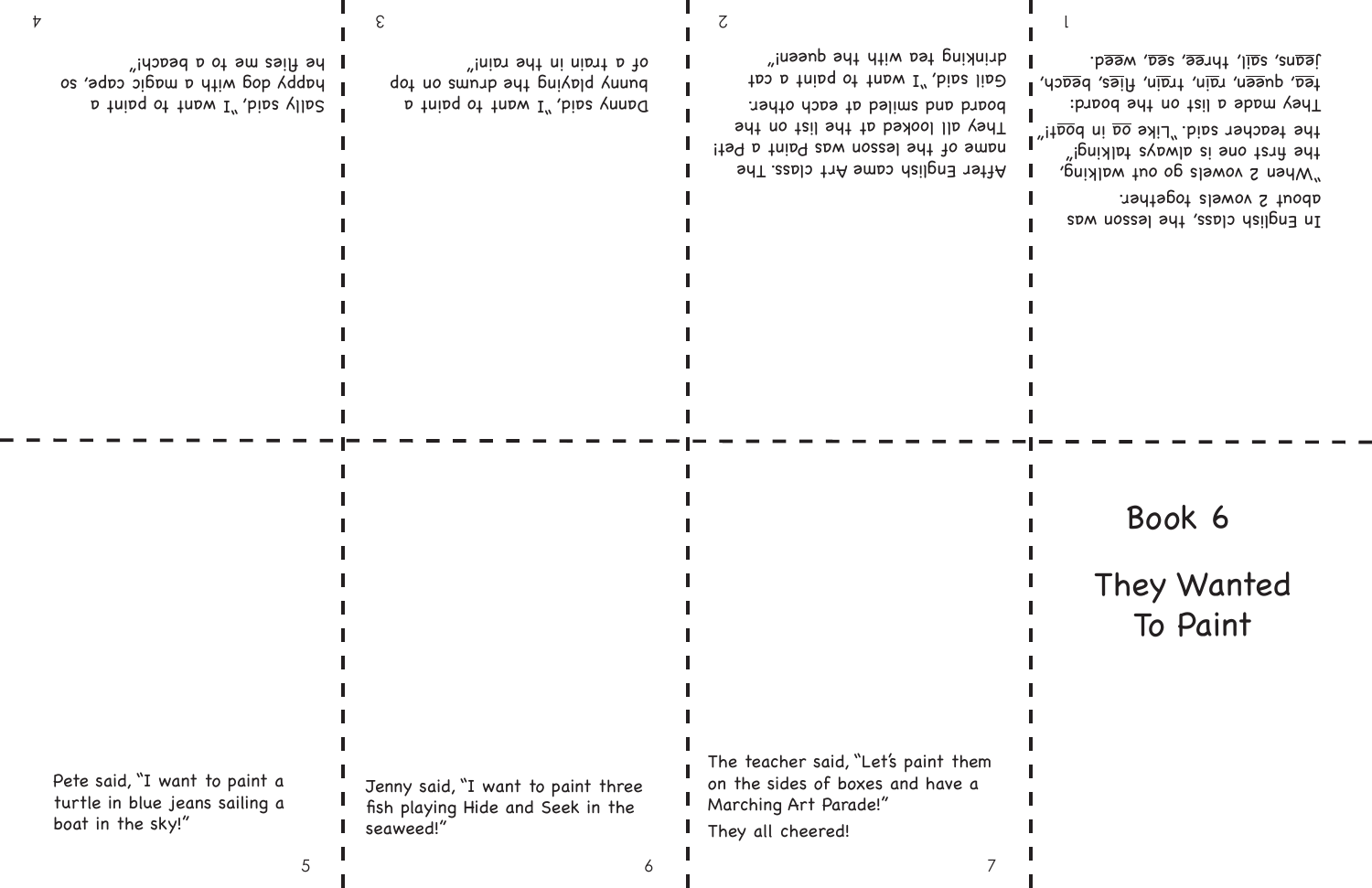Bouncing, Bouncing

Bouncing, bouncing, what do You say? Let's go bouncing everywhere today!

Bonucing, couply what do you say? Let's go bouncing everywhere today!

the road! What's that in front? It's a

Bonuciud' ponuciud' what ap Yon zay? Let's go bouncing everywhere today!

Bounce into the rink with the skating

mice! Bounce around once. Bounce

3

around twice!

5 7

Bounce into a circus, into centre ring! Bounce over the clowns. Bounce over the swing! Bouncing, bouncing, what do you say? Let's go bouncing everywhere today!

Bounce past the kids running a race. Bounce over the line and into first place! Bouncing, bouncing, what do you say? Let's go bouncing everywhere today!

Bounce into the house, say hi to the pup! Collapse on the couch and put your feet up!

Bouncing, bouncing, what do you say? Let's STOP bouncing everywhere today!

Bounce over the fence and down

ppot paisunod

#### Book 7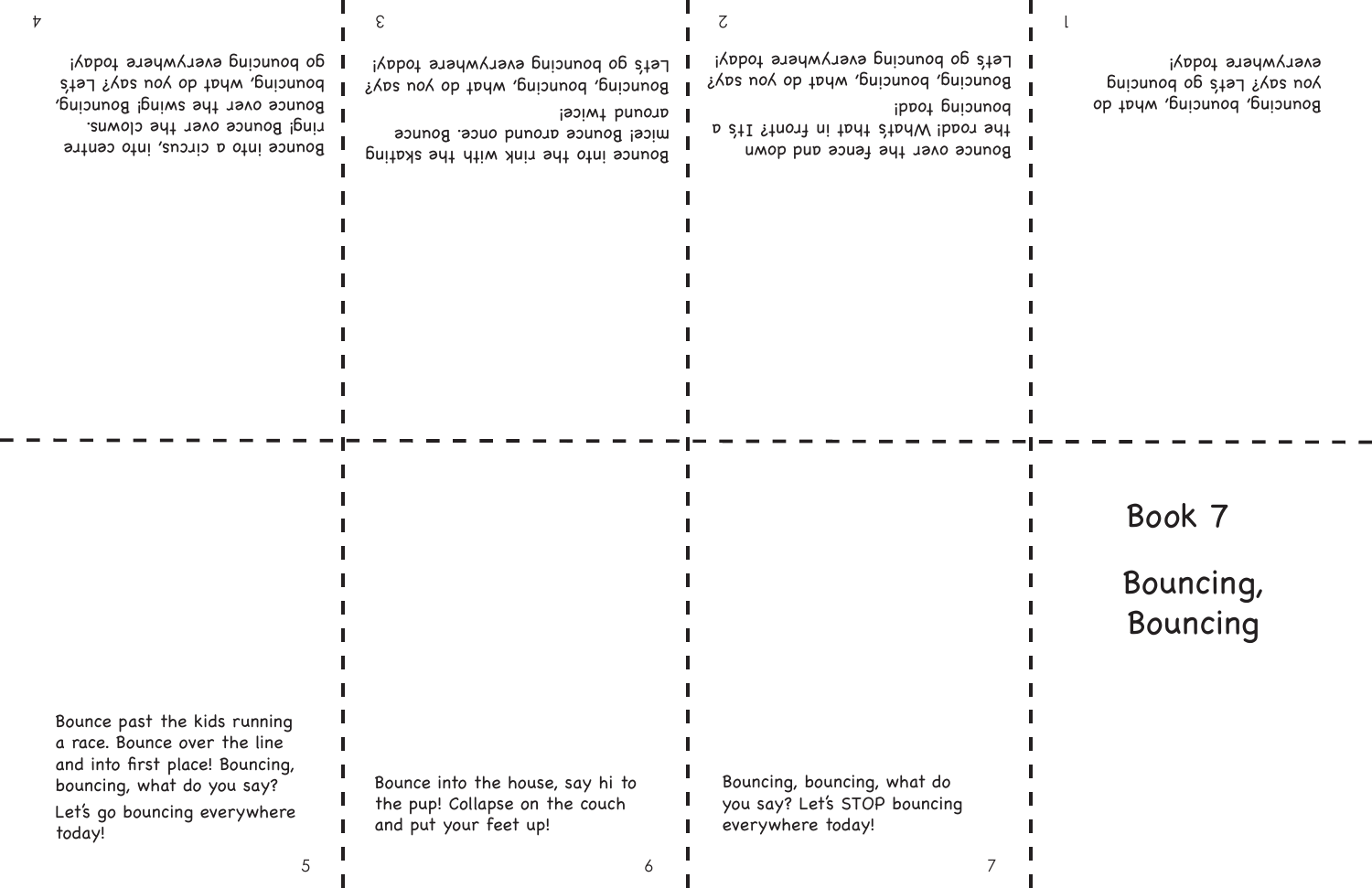"Here's a water bottle. I don't want you to be thirsty," said the mom. "Don't worry. I won't be thirsty," said the child. He gave the water bottle to a camel.

 $\sigma$  and  $\sigma$  2  $\sigma$  2  $\sigma$  2  $\sigma$  2  $\sigma$  2  $\sigma$  2  $\sigma$  2  $\sigma$  2  $\sigma$  2  $\sigma$  2  $\sigma$  2  $\sigma$  2  $\sigma$  2  $\sigma$  2  $\sigma$  2  $\sigma$  2  $\sigma$  2  $\sigma$  2  $\sigma$  2  $\sigma$  2  $\sigma$  2  $\sigma$  2  $\sigma$  2  $\sigma$  2  $\sigma$  2  $\sigma$  2  $\sigma$  2  $\sigma$  2  $\sigma$  2  $\sigma$  2  $\$ 

"Here's a joke book. I don't want you to be sad," said the mom. "Don't worry. I won't be sad," said the child. He gave the joke book to a clown.

3

Don't Worry! The mom wanted to help her child. "Here's a raincoat. I don't want you to be wet, said the mom. "Don't worry. I won't get wet," said her son. He gave the raincoat to a seal. Book 8

"Here's a map. I don't want you to get lost," said the mom. "Don't worry. I won't be lost," said her child. He gave the map to an explorer.

"Here's a winter coat. I don't want you to be cold," said the mom. "Don't worry. I won't get cold," said her son. He gave the winter coat to a penguin.

"Here's a paper heart. I don't want you to feel unloved," said the mom. "Don't worry. I will **never** feel unloved," said her child.

5 7

He held it for a while, then gave it back to his mom along with a great big hug!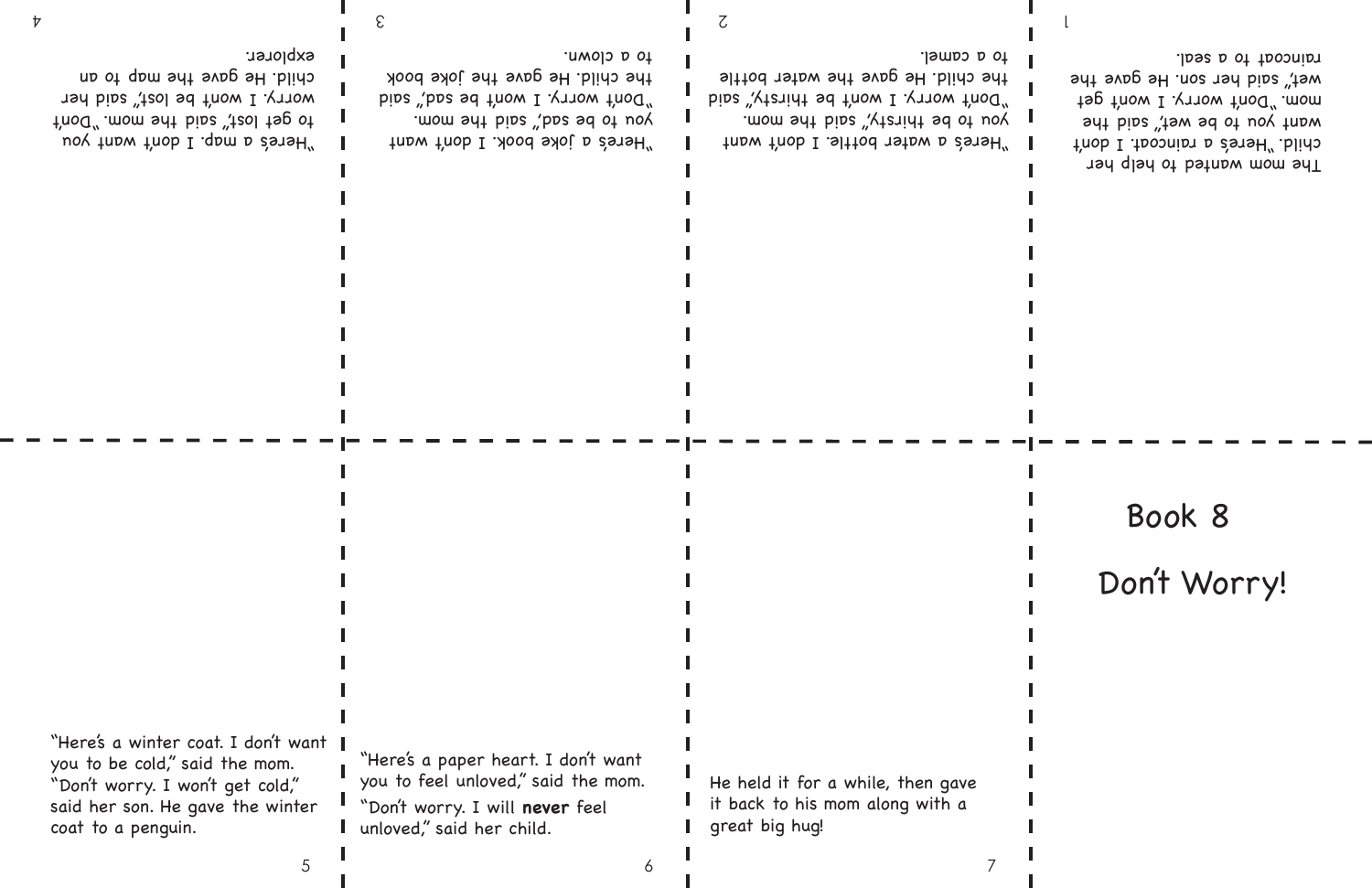One day, I received a present. My uncle, the wizard, had sent is my home! It was a BIG box sealed with a wide white ribbon.

Were there any sheep? Yes, there were! There were many sheep! Were there any beavers? Yes, there were! There were many beavers! Were there any deer? Yes, there were! There were many deer!

 $\sigma$  and  $\sigma$  2  $\sigma$  2  $\sigma$  2  $\sigma$  2  $\sigma$  2  $\sigma$  2  $\sigma$  2  $\sigma$  2  $\sigma$  2  $\sigma$  2  $\sigma$  2  $\sigma$  2  $\sigma$  2  $\sigma$  2  $\sigma$  2  $\sigma$  2  $\sigma$  2  $\sigma$  2  $\sigma$  2  $\sigma$  2  $\sigma$  2  $\sigma$  2  $\sigma$  2  $\sigma$  2  $\sigma$  2  $\sigma$  2  $\sigma$  2  $\sigma$  2  $\sigma$  2  $\sigma$  2  $\$ 

3

I got a ladder and climbed to the top. I opened the box and looked slamina battute bnd ot sbieni of all sizes. A card said: Say "Abracadabra" When I did, the toys came alive and started to jump out!

# Were There Many Animals? Book 9

She cried, "You can't keep all these animals in your room! You're going to have to do something! What will you do? When will you do it? Where will you take them?"

I took the sheep to the hills.

I took the beavers to a pond.

5 7

I took the deer to a forest.

I had no animals for myself… until a stray dog followed me as I walked home. I had my own pet now!

**There were animals everywhere!** 

I fell off the ladder and landed

. Sm bnn ot bsint nshtom yM |

daays amos no 1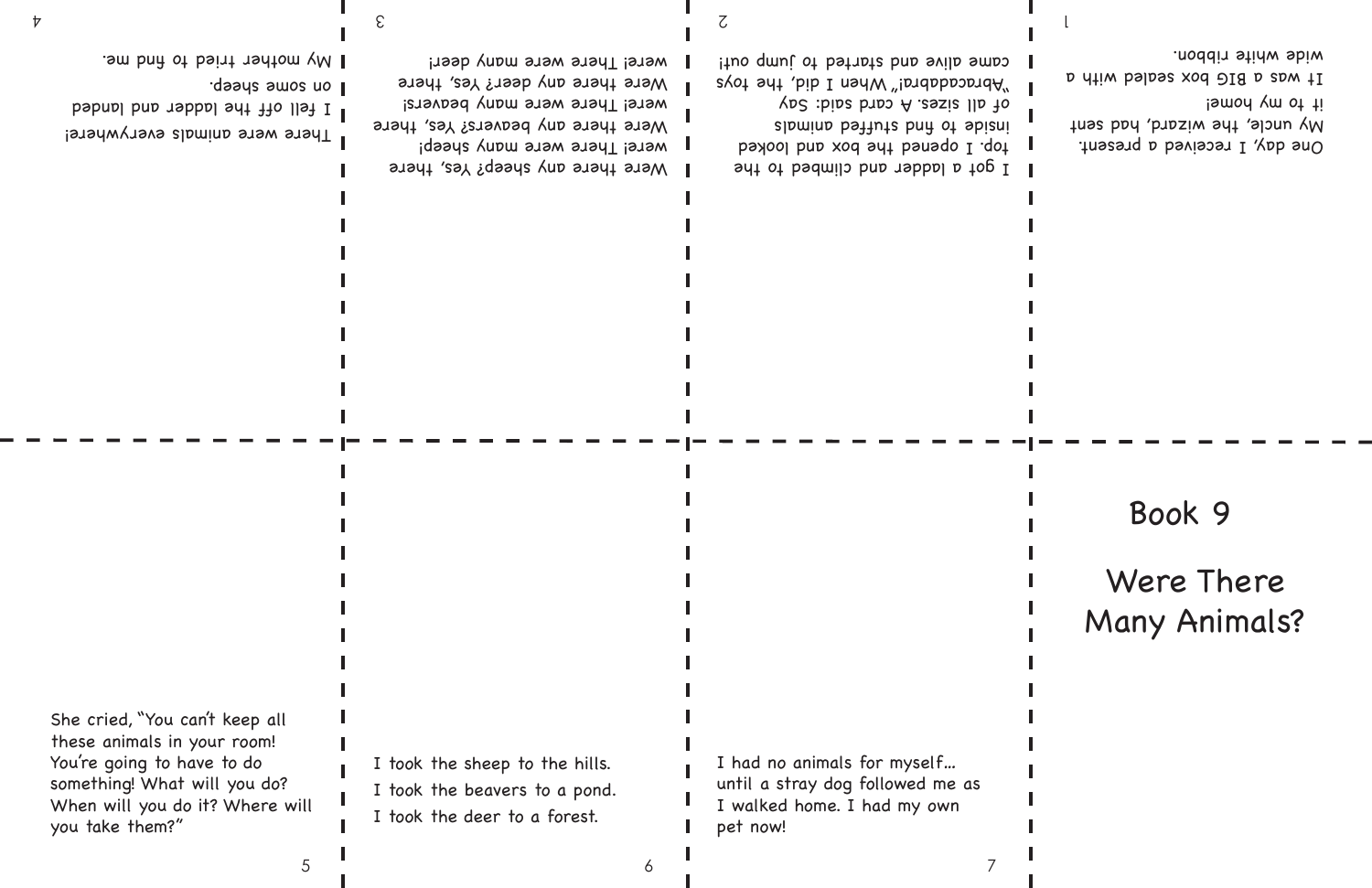$\mu$  issnow p will yuidt II, sys 'yo yn  $\mu$ he whispered. He raced across the floor and quickly climbed up the handles of the counter.

Sudphay 120 sid was su Klusppng,

 $\sigma$  and  $\sigma$  2  $\sigma$  2  $\sigma$  2  $\sigma$  2  $\sigma$  2  $\sigma$  2  $\sigma$  2  $\sigma$  2  $\sigma$  2  $\sigma$  2  $\sigma$  2  $\sigma$  2  $\sigma$  2  $\sigma$  2  $\sigma$  2  $\sigma$  2  $\sigma$  2  $\sigma$  2  $\sigma$  2  $\sigma$  2  $\sigma$  2  $\sigma$  2  $\sigma$  2  $\sigma$  2  $\sigma$  2  $\sigma$  2  $\sigma$  2  $\sigma$  2  $\sigma$  2  $\sigma$  2  $\$ 

3

come into the room.

He looked around and saw that everything was huge. He had shrunk!  $\log_{10}$  bind  $\log_{10}$  to the magic book and the spell to change speed back!" he cried.

George and Fudge One day, George was playing with his magic kit in the kitchen. It was the best place to try out ssam b sppu ay aspo ui sllags. Just as buives saw sure as teal from the dusty magic book, he sneezed. AAACHOO! Book 10

The counter had food leftover

the edge and nudged it of

from lunch.

He rolled a giant blueberry

It bounced to the floor and

the counter.

He should pub into the should and consider and consider the post of the paper of the solution of the solution the floor.

rolled out of the kitchen.

Fudge ran after it!

Then George took a long sticky

pasta noodle and threw one end over to the table. It stuck! He stuck the other end to the edge of the counter.

He took a pencil and held it for balance as he walked along the noodle. He almost fell off twice!

5 7

Finally, he reached the table. As he found the page and began to chant the spell, his mother walked into the kitchen. Oh no! She sneezed!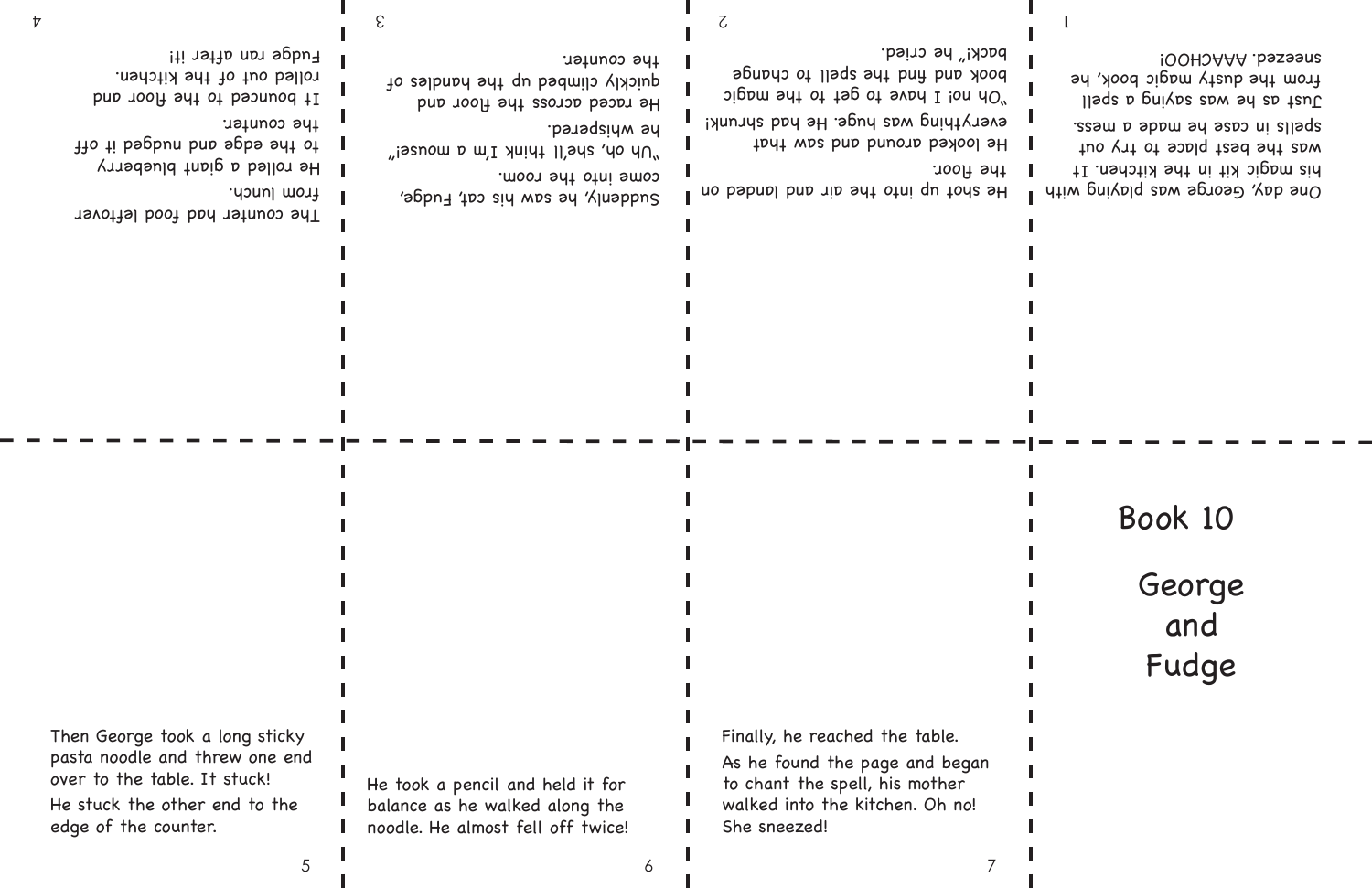Freddie's Magic Glasses!

One day, Freddie's mom said, "Freddie, we should buy wous somes glasses." They went to get his eyes checked by the eye doctor.

Freddie and his mom went the next week and took his glasses home. Freddie put them on to read. I Sud along bot fell into the book and but he was part of the story!

The doctor asked, "Do you want black or brown ones?"

He put them on in math class. Suddenly, he over into the math Iti svlos bsqlsd bn msldonq I

The next day, he took them to

 $\sigma$  and  $\sigma$  2  $\sigma$  2  $\sigma$  2  $\sigma$  2  $\sigma$  2  $\sigma$  2  $\sigma$  2  $\sigma$  2  $\sigma$  2  $\sigma$  2  $\sigma$  2  $\sigma$  2  $\sigma$  2  $\sigma$  2  $\sigma$  2  $\sigma$  2  $\sigma$  2  $\sigma$  2  $\sigma$  2  $\sigma$  2  $\sigma$  2  $\sigma$  2  $\sigma$  2  $\sigma$  2  $\sigma$  2  $\sigma$  2  $\sigma$  2  $\sigma$  2  $\sigma$  2  $\sigma$  2  $\$ 3

> "I would like some magic ones," Freddie said.

The doctor looked at Freddie, then winked and said, "come pack in a week."

school.

Then, in writing class, he wrote

about his magic glasses and all the adventures he could have with them!

He LOVED his new glasses!

I The next week, his mom said, "Freddie, we should buy you new shoes." I They went to the shoe store.

5 7

The man asked, "Do you want black

or brown ones?" "I'd like some magic ones," Freddie

smiled. The man winked…

# Book 11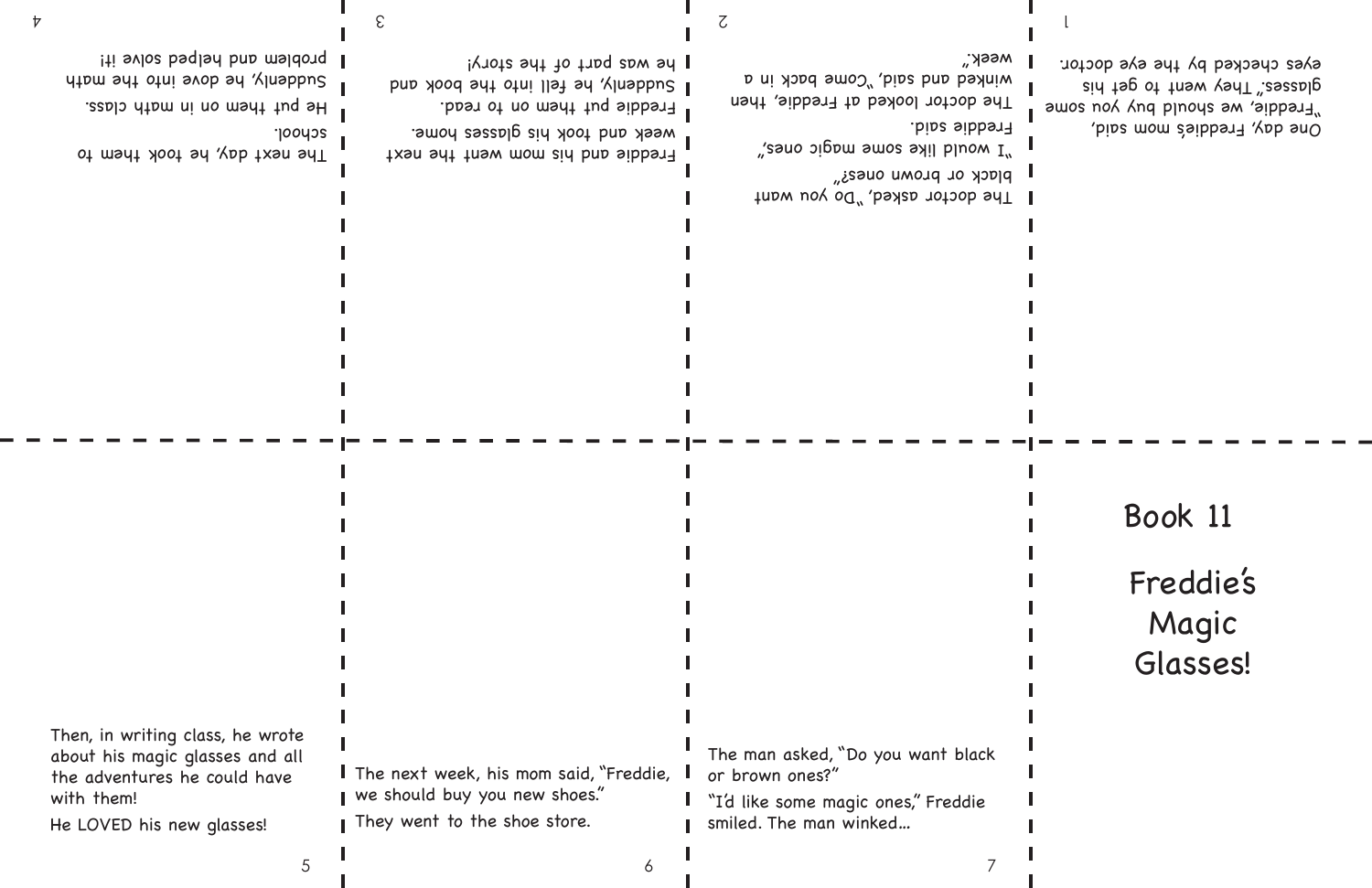A child's ball had fallen down a deep hole. The mom cried, "Oh dear! How am I going to get it out?"

The string of the balloon was stuck on a hook at the top of the

classroom wall. "Snwob ti tsp I noo woH insob dO" asked the teacher.

"Don't worry! Here we come!" called Sam and Abdul.

They filled the hole with water and .qot snt ot batooff llbd snt

 $\sigma$  and  $\sigma$  2  $\sigma$  2  $\sigma$  2  $\sigma$  2  $\sigma$  2  $\sigma$  2  $\sigma$  2  $\sigma$  2  $\sigma$  2  $\sigma$  2  $\sigma$  2  $\sigma$  2  $\sigma$  2  $\sigma$  2  $\sigma$  2  $\sigma$  2  $\sigma$  2  $\sigma$  2  $\sigma$  2  $\sigma$  2  $\sigma$  2  $\sigma$  2  $\sigma$  2  $\sigma$  2  $\sigma$  2  $\sigma$  2  $\sigma$  2  $\sigma$  2  $\sigma$  2  $\sigma$  2  $\$ 3

5 7

"Don't worry! Here we come!"

They trued ou take language and they waited until the air got hotter.

called Morgan and Grace.

## Small Kids, Tall Ideas! Book 12

The warm air started to rise, and

I the balloon floated off the hook!

A mom gave her child a round

clock shaped like a sphere. because it will roll off," said

"I can't put it on the top shelf the mom.

"Don't worry! Here we come!" called Omar and Bruce.

They made a paper cone and put the clock inside. "Now, it will roll in a circle!" they beamed.

"How can you be so small but know so much?" asked the adults. "We solve problems because we think

and we think and we never give up!"

exclaimed the kids.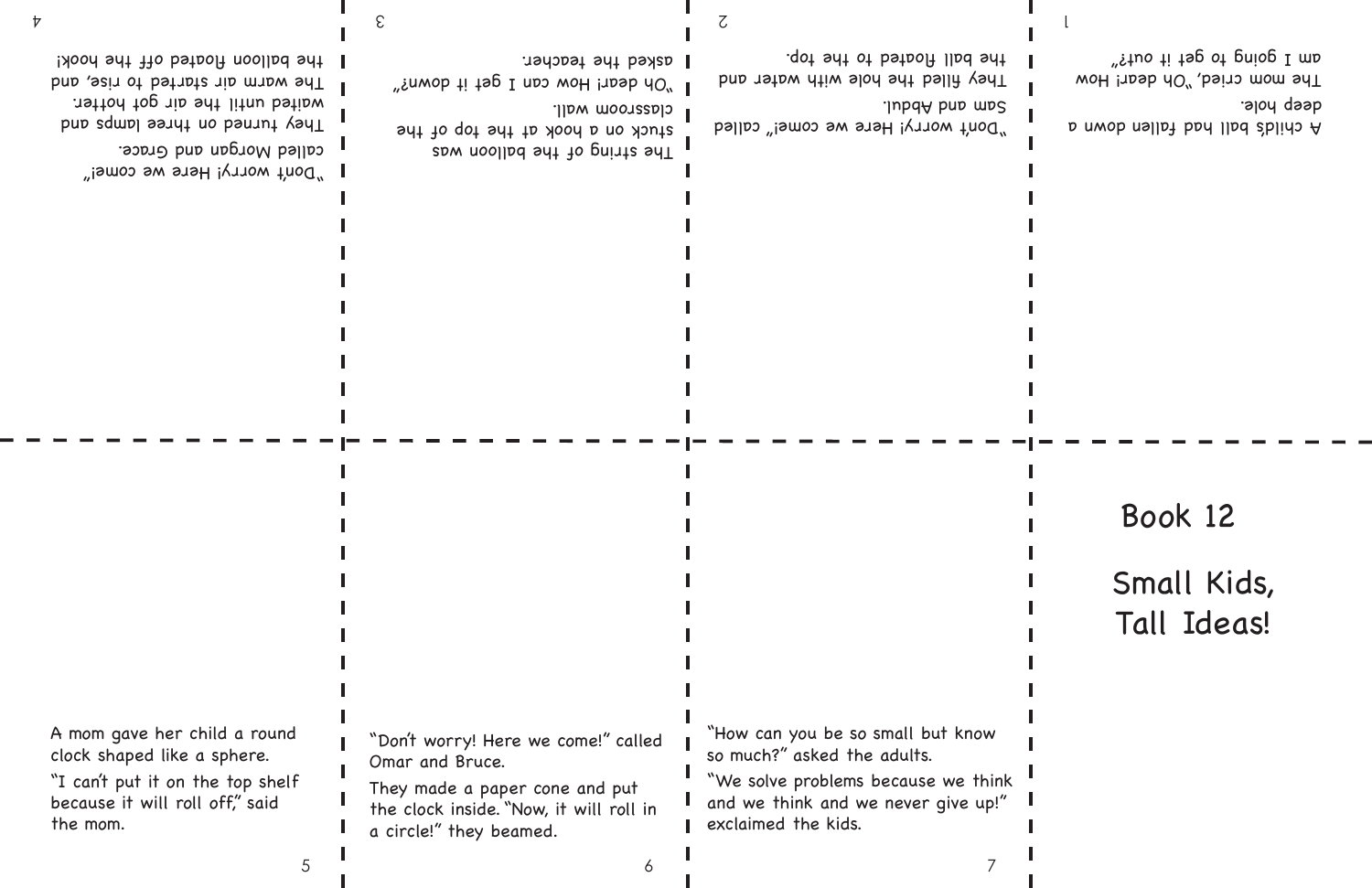Each summer, the long vowel animals play soccer against those with short vowel names. The first team has an eagle, a goat, a sheep, and a snake. The secouq team has a god, a dop a duck, a bout a boup did

The frog tries to save it, but it goes in. They score a goal! They cheer! The other team cries!

 $\sigma$  and  $\sigma$  2  $\sigma$  2  $\sigma$  2  $\sigma$  2  $\sigma$  2  $\sigma$  2  $\sigma$  2  $\sigma$  2  $\sigma$  2  $\sigma$  2  $\sigma$  2  $\sigma$  2  $\sigma$  2  $\sigma$  2  $\sigma$  2  $\sigma$  2  $\sigma$  2  $\sigma$  2  $\sigma$  2  $\sigma$  2  $\sigma$  2  $\sigma$  2  $\sigma$  2  $\sigma$  2  $\sigma$  2  $\sigma$  2  $\sigma$  2  $\sigma$  2  $\sigma$  2  $\sigma$  2  $\$ 

3

passes duickly to the duck. They try to score, but the eagle runs

He kicks it to the pig. The pig

I They try again and again.

lti eqote bno 1

They play all days and replay and keep a side but pay to the dous The goat passes to the snake. The snake does a backflip to kick it

Finally, the frog kicks it and it flies up into the sky.

into the net.

At the end of the game, it's a tie: three for the long vowel team, and three for the short vowel team. Both teams are very tired, but they're both very happy.

5 7

Then the dog races with the ball.

#### The Soccer Game Book 13

It lands and rolls behind the goal

line into the net! They cheer and the other team cries!

They decide to pick more players and make more teams!

"Which animals can we ask to join us?"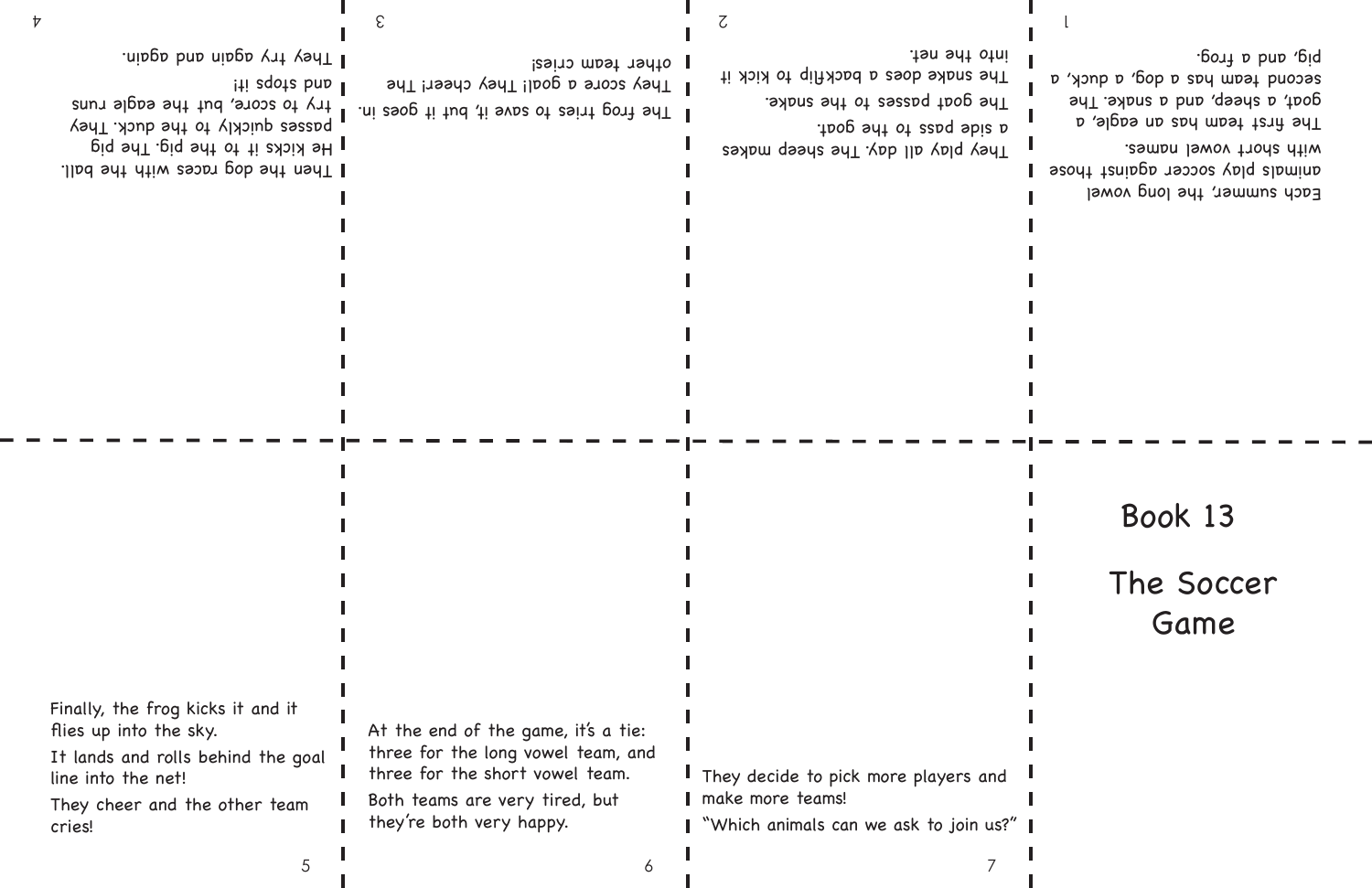The other puppy ran away, too! Troy and Jay ran after it, shouting, "GOI" The runners all started to run again as the boys were trying to get across. What a mess!

Meanwhile, the first puppy was running into the middle of a soccer game. "STOP!" called Lee and Ali. Yeque came to a supp and they ran across the soccer pitch.

 $\sigma$  and  $\sigma$  2  $\sigma$  2  $\sigma$  2  $\sigma$  2  $\sigma$  2  $\sigma$  2  $\sigma$  2  $\sigma$  2  $\sigma$  2  $\sigma$  2  $\sigma$  2  $\sigma$  2  $\sigma$  2  $\sigma$  2  $\sigma$  2  $\sigma$  2  $\sigma$  2  $\sigma$  2  $\sigma$  2  $\sigma$  2  $\sigma$  2  $\sigma$  2  $\sigma$  2  $\sigma$  2  $\sigma$  2  $\sigma$  2  $\sigma$  2  $\sigma$  2  $\sigma$  2  $\sigma$  2  $\$ 3

When four of the boys took them out of the net all your order the public of racetrack. "STOP!" yelled Lee and Ali, as they ran to catch it. Everyone in the race stopped as the boys ran across the track.

At last, the first puppy stopped near a bench. Ali and Lee yelled, "STOP!" The kids on the bench stopped what they were doing.

5 7

# What Should We Name the Puppies? Miss Kim came to school on Play Day with her two new puppies. would you help me take care of them and think of names for them?" They decided to mame the puppies STOP and GO. Book 14

The second puppy ran across, too. "GO!" shouted Troy and Jay. The players continued the match. What a mess!

Troy and Jay shouted, "GO!" at the second puppy. The kids began to eat their ice cream again! The boys joined in! As they ate, they said, "Let's change their names to ICE and CREAM!" No more messes!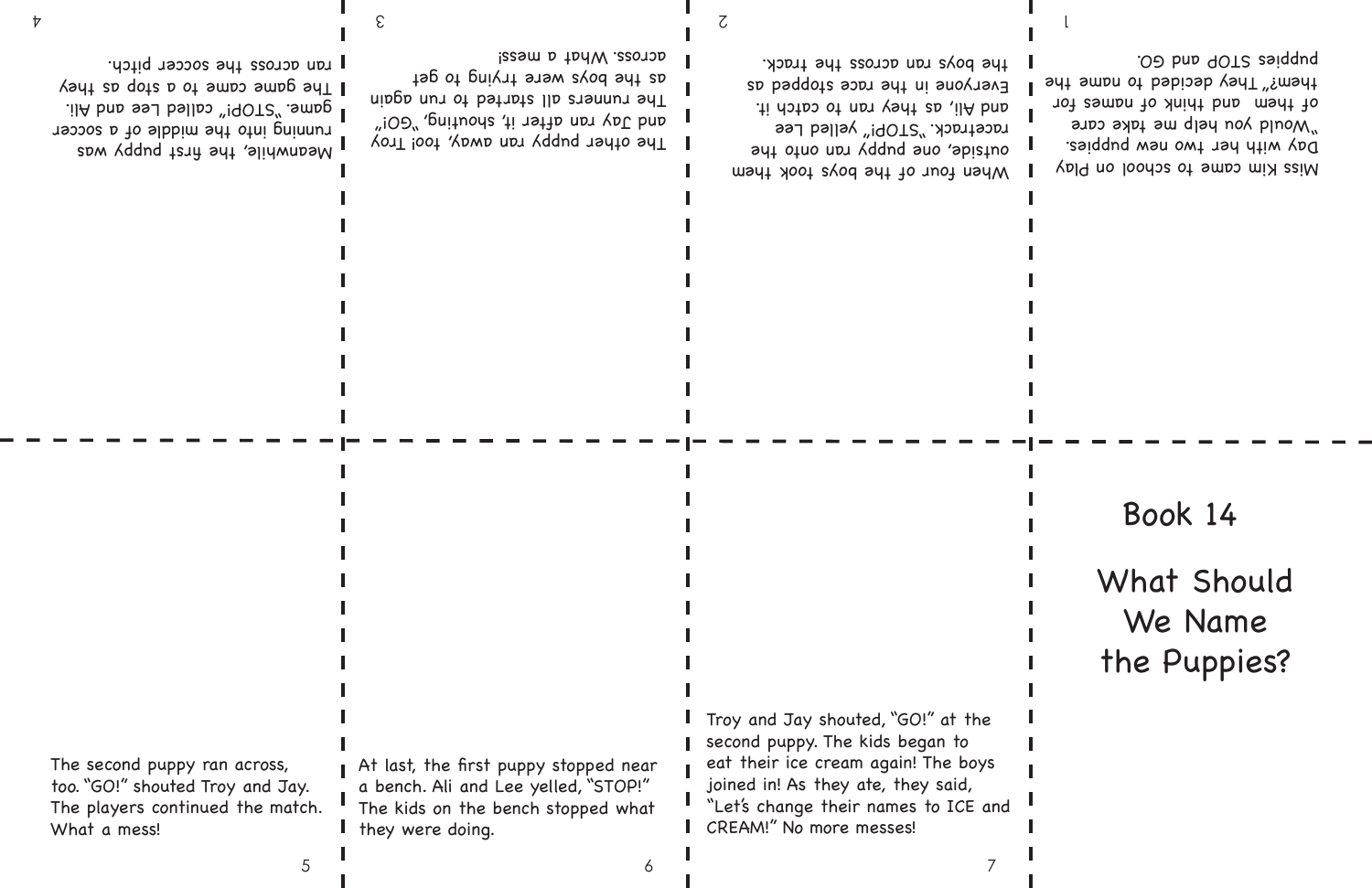Grandpa was say that had lost had smile. He tried to stand upsidedown to make his sad face look like a smile. But that didn't work.

His grandson, Joseph, How his hand alim2 sdt ot sm dtiw smo<sup>2"</sup> , bip2 bnp Store.

3

We'll buy some." They walked down the street to the corner store.

I They bought a bandar and slices of apples and oranges. They bought 2 smiles in a cut bagel, tiny smiles in macaroni, and a big b and so so so so so

He tried to tickle himself and tell himself a joke. But those didn't work.

Grandpa looks for smiles in his food every day now! When he takes the first bite of his

# The Smile Store Book 15

watermelon.

 $\sigma$  and  $\sigma$  2  $\sigma$  2  $\sigma$  2  $\sigma$  2  $\sigma$  2  $\sigma$  2  $\sigma$  2  $\sigma$  2  $\sigma$  2  $\sigma$  2  $\sigma$  2  $\sigma$  2  $\sigma$  2  $\sigma$  2  $\sigma$  2  $\sigma$  2  $\sigma$  2  $\sigma$  2  $\sigma$  2  $\sigma$  2  $\sigma$  2  $\sigma$  2  $\sigma$  2  $\sigma$  2  $\sigma$  2  $\sigma$  2  $\sigma$  2  $\sigma$  2  $\sigma$  2  $\sigma$  2  $\$ 

They went to look at the toys. They bought a skipping rope and a boomerang, and brought everything home.

At lunch, they sat down and ate their smiling food.They laughed when they both had a white moustache after a big gulp of milk!

5 7

sandwich, he looks at it and smiles.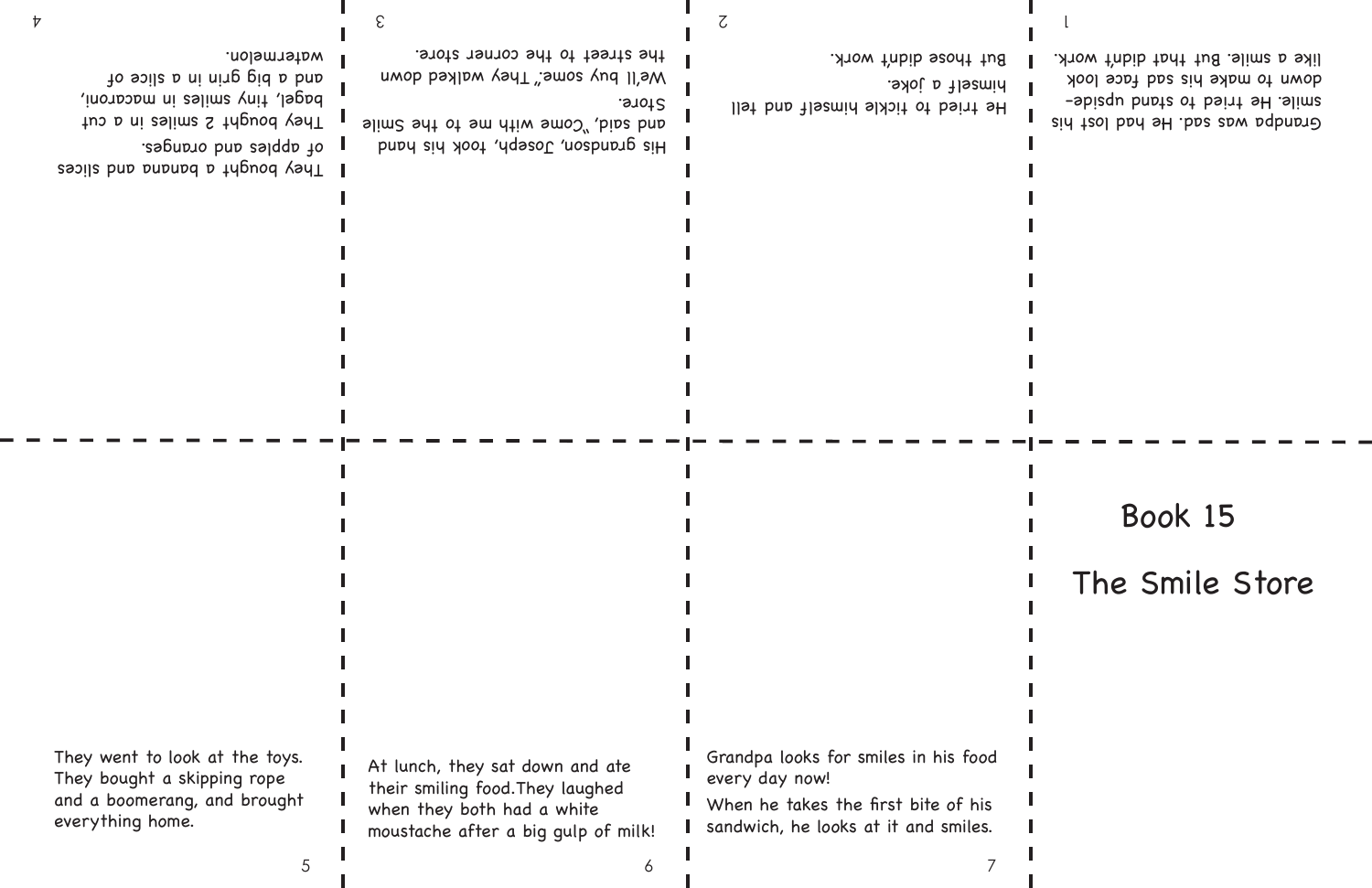Once upon a time, a king asked two knights, Sir Marco and Sir Eric, to tame a dragon that had landed in the nearby hills. The dragon roared whenever anyone made a noise.

They said, "We have a solution! The farmers should hum quiet songs. The children should play silent games like Frozen Tag or Follow-

3

"when says une support when you llst nos uoy .qu sybw lliw noporb jokes, sing silly songs, and make fices to cheer him up!" exclaimed Sir Eric.

 $\sigma$  and  $\sigma$  2  $\sigma$  2  $\sigma$  2  $\sigma$  2  $\sigma$  2  $\sigma$  2  $\sigma$  2  $\sigma$  2  $\sigma$  2  $\sigma$  2  $\sigma$  2  $\sigma$  2  $\sigma$  2  $\sigma$  2  $\sigma$  2  $\sigma$  2  $\sigma$  2  $\sigma$  2  $\sigma$  2  $\sigma$  2  $\sigma$  2  $\sigma$  2  $\sigma$  2  $\sigma$  2  $\sigma$  2  $\sigma$  2  $\sigma$  2  $\sigma$  2  $\sigma$  2  $\sigma$  2  $\$ 

the-Leader." They crept up the hill behind the castle and watched the dragon. When they returned, they explained that the dragon was nocturnal. The farmers and their children were waking the dragon up during the day, when it wanted to sleep!

#### Two Knights and a Dragon Book 16

Everyone tried the plan and it

in the fields.

worked! The farmers sang softly

5 7

The children enjoyed making up new silent games. The dragon was happy and didn't roar anymore!

To celebrate, the two knights touched their toes, knees, and hips, chanting, "Toes, toes, knees, knees, hip, hip, hurray!"

Oh no! The dragon raised its head, listened, and stared at them. It glanced at the setting sun and opened its mouth. Everyone froze.

Suddenly, the dragon started to laugh! The ground shook as everyone cheered: "Toes, toes, knees, knees, hip, hip, HURRAY!"